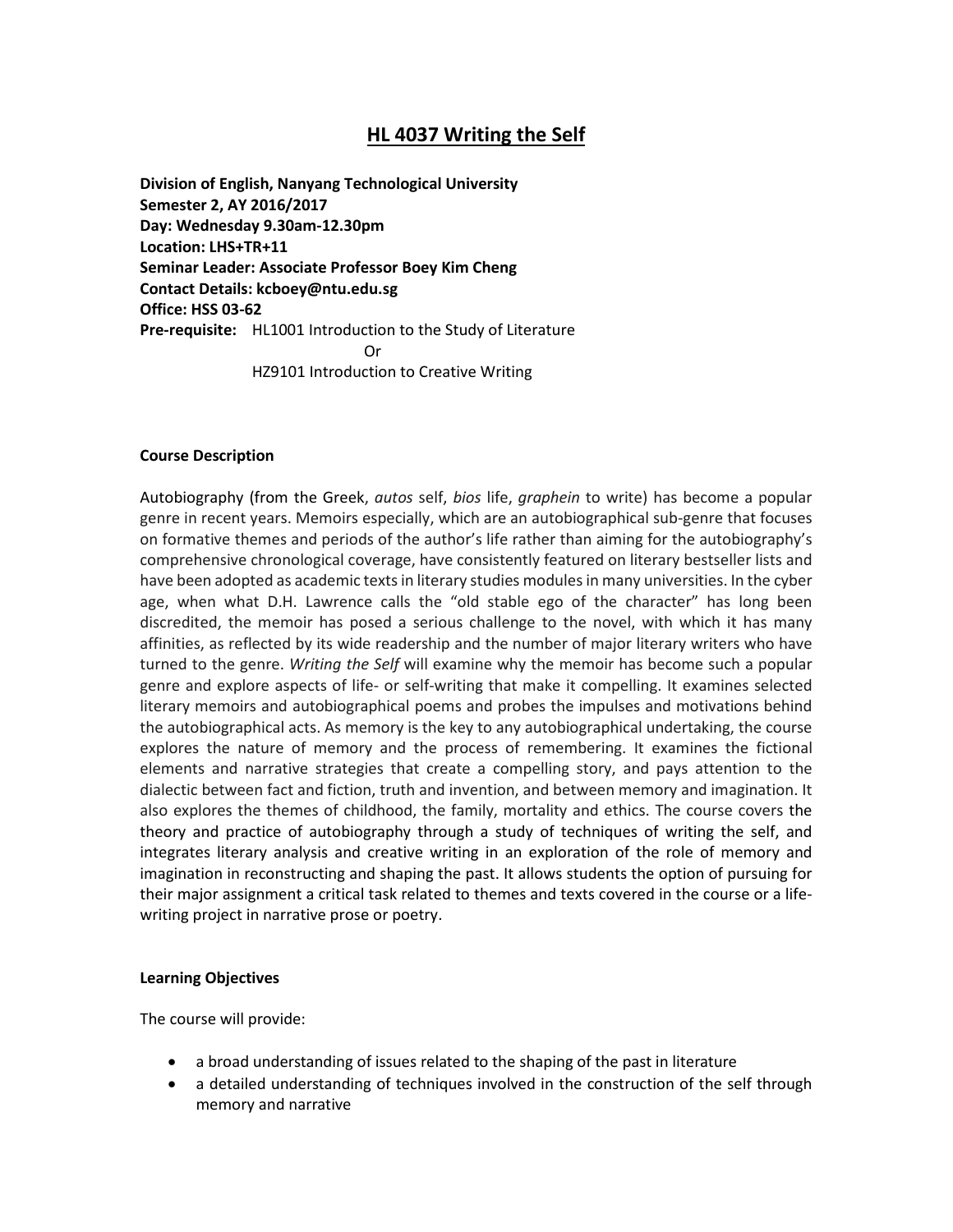• core skills in written and oral communication, in textual analysis and in creative practice.

# **Content**

This course will explore the processes involved in writing about the self, integrating analysis of the autobiographical techniques of major writers with a practical understanding of the resources of the writer through workshop exercises and assignments. Particular attention will be paid to

- The literary tradition of the autobiographical act
- The creation of self and identity in and through narrative
- The fictions that inform "autobiographical truth"
- The nature and role of memory in the structuring of experience
- The motives for memoir-writing

## **Course Outline**

| S/N            | <b>Topic</b>                                                     | <b>Seminar Hours</b> |
|----------------|------------------------------------------------------------------|----------------------|
| $\mathbf{1}$   | <b>Week One</b>                                                  |                      |
|                | Introduction/Genre/Autobiography and Memoir, Critical and        |                      |
|                | Creative Issues in self-narratives                               |                      |
|                | Readings: Essays on memory and imagination by Patricia Hampl,    |                      |
|                | Phillip Lopate etc.                                              | 3 hours              |
| $\overline{2}$ | <b>Week Two</b>                                                  |                      |
|                | Beginnings/Childhood                                             |                      |
|                | Readings: Tobias Wolff's This Boy's Life. Mary Karr's The Liars' | 3 hours              |
|                | Club                                                             |                      |
| 3              | <b>Week Three</b>                                                |                      |
|                | <b>Growing Pains</b>                                             |                      |
|                | Readings: Tobias Wolff's This Boy's Life. Mary Karr's The Liars' | 3 hours              |
|                | Club                                                             |                      |
| 4              | <b>Week Four</b>                                                 |                      |
|                | <b>Father and Son</b>                                            |                      |
|                | Reading: Paul Auster's The Invention of Solitude                 | 3 hours              |
| 5              |                                                                  |                      |
|                | <b>Week Five</b>                                                 |                      |
|                | Autobiographical/ Confessional Poetry 1: Robert Lowell           | 3 hours              |
| 6              | <b>Week Six</b>                                                  |                      |
|                | Autobiographical/ Confessional Poetry 2: Sylvia Plath and Anne   | 3 hours              |
|                | Sexton                                                           |                      |
| $\overline{7}$ | <b>Week Seven</b>                                                |                      |
|                | After Confession: Contemporary Autobiographical Poetry: Sharon   |                      |
|                | <b>First Assignment due in class</b><br>Olds, Mark Doty etc      | 3 hours              |
| 8              | <b>Week Eight</b>                                                |                      |
|                | Going Back/Roots and Origins                                     |                      |
|                | Reading: Michael Ondaatje's Running in the Family                | 3 hours              |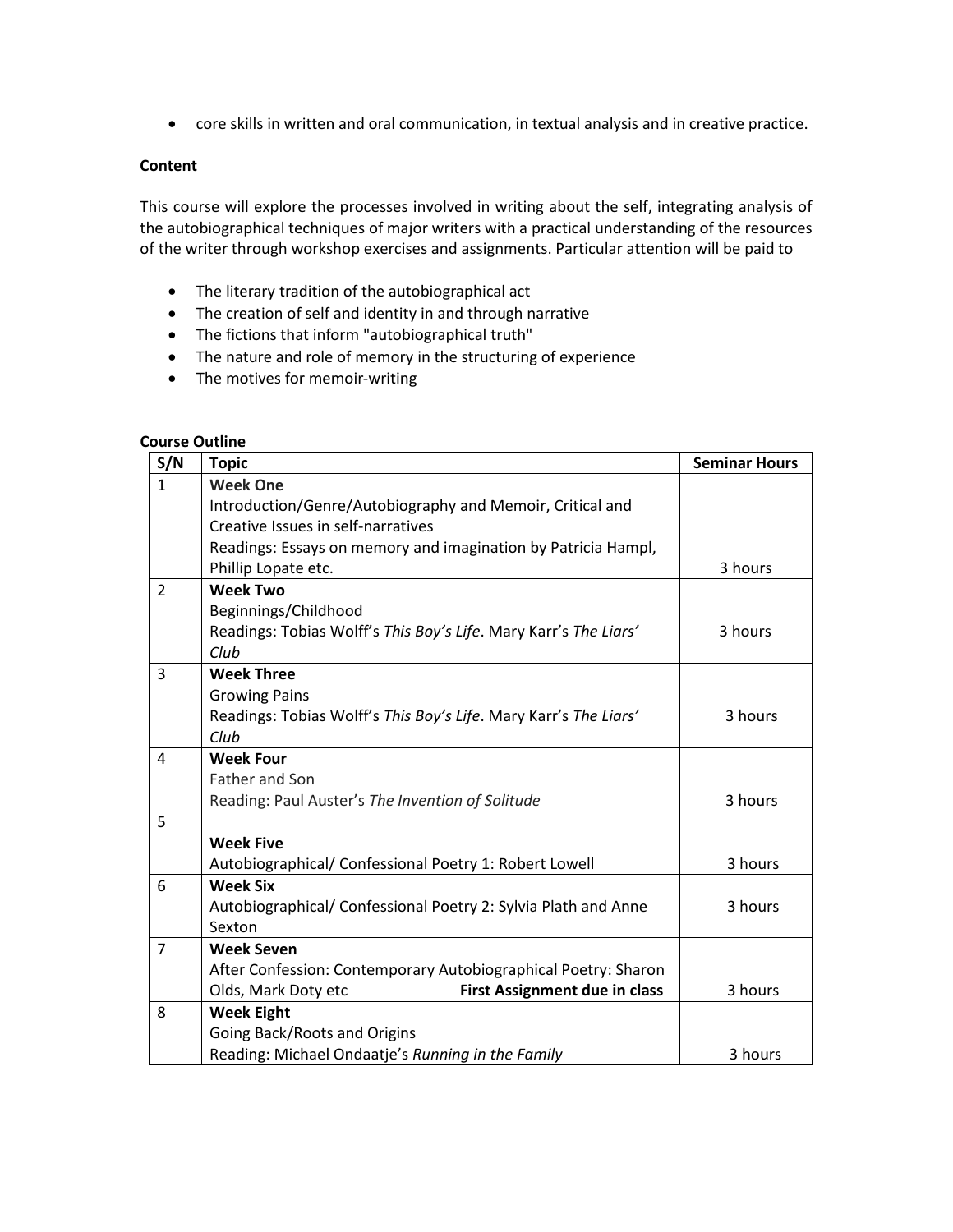| 9  | <b>Week Nine</b>                                                |         |
|----|-----------------------------------------------------------------|---------|
|    | <b>Turning Point</b>                                            |         |
|    | Reading: Martin Amis' Experience Second Assignment due in class | 3 hours |
| 10 | <b>Week Ten</b>                                                 |         |
|    | The Journey Narrative                                           | 3 hours |
|    | Reading: Jenny Diski's Skating to Antarctica                    |         |
| 11 | <b>Week Eleven</b>                                              |         |
|    | The Family Album                                                | 3 hours |
|    | Readings: All primary texts                                     |         |
| 12 | <b>Week Twelve</b>                                              |         |
|    | Endings/Beginnings                                              | 3 hours |
|    | Readings: All primary texts                                     |         |
| 13 | <b>Week Thirteen</b>                                            |         |
|    | The Future of Life-Writing/ Revision                            | 3 hours |
|    | <b>TBA: Final Assignment due</b>                                |         |

# **Learning Outcomes**

# **Students will:**

- acquire a knowledge of the history, theory and practice of autobiography.
- an understanding of the memoir as narrative, and the role of memory and imagination in shaping life-narratives.
- be familiar with the techniques and skills of life-writing.
- acquire skills in independent thinking and planning and improve research capabilities.
- acquire a critical approach to academic research.
- acquire experience of textual analysis, academic and creative writing.

# **Student Assessment**

Students will be assessed by 100% Continuous Assessment:

# **A) 1000-word discussion paper (20%)**

Students are required to analyse in detail the nature and role of memory in a specific episode of a set text. Close textual analysis should be supported by relevant critical references and discussion of the narrative scene in relation to the text and genre.

# **B) 1000-word creative writing assignment (20%)**

Recreate a childhood or pivotal memory. Students are required to pay close attention to the character and narrative development. Descriptive and narrative details are vital to bringing the memory to life.

# **C) Essays / Written Assignments (50%)**

This is a 2500-word essay responding to one of the essay topics listed in the critical sections OR 2500-word creative writing assignment or equivalent. The research paper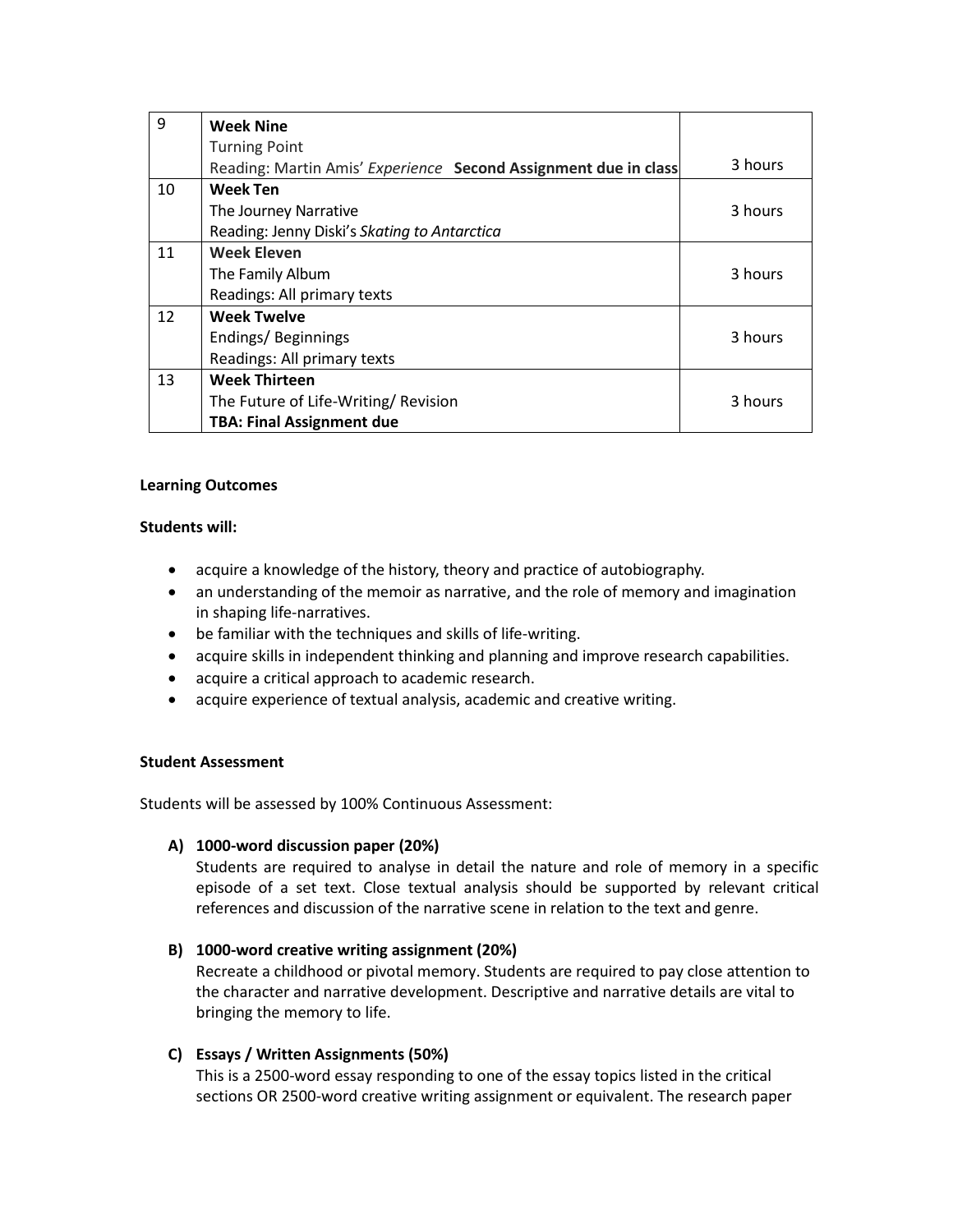will be assessed for its thematic focus and development, and its use of critical references in advancing and deepening textual analysis and thematic development. Creative projects should demonstrate use of narrative strategies and techniques in memoir writing to achieve clear, vivid, coherent and engaging narratives of self and memory. Poetry portfolios should demonstrate use of lyric and narrative techniques in autobiographical poetry to create engaging and coherent poems of memory and self.

## **D) Class participation and presentation (10%)**

Participation entails contributions to critical discussions and workshopping of creative work.

## **Textbooks/References**

## **Primary Readings (Subject to change)**

Tobias Wolff, *This Boy's Life.* New York: Grove Press, 2000. Michael Ondaatje, *Running in the Family*. London: Vintage, 1993.

Jenny Diski, *Skating to Antarctica*. London: Granta, 1998.

Paul Auster, *The Invention of Solitude*. London: Penguin, 2007.

Martin Amis, *Experience*. London: Vintage, 2001.

Mary Karr, *The Liars' Club*. London: Penguin, 2007.

\*Poetry and supplementary readings will be posted on Blackboard.

#### **Secondary Readings**

Anderson, Linda. *Autobiography*. London: Routledge, 2001.

- Buckley, Jerome Hamilton. *The Turning Key: Autobiography and the Subjective Impulse since 1800.* Cambridge, Mass. : Harvard University Press, 1984.
- Cheney, Theodore A. Rees. *Writing Creative Nonfiction: Fiction Techniques for Crafting Great Nonfiction.* Berkeley: Ten Speed Press, 2001.
- Coe, Richard N. *When the Grass Was Taller: Autobiography and the Experience of Childhood*. New Haven and London: Yale University Press, 1984.
- Eakin, Paul John. *How Our Lives Become Stories: Making Selves*. Ithaca and London: Cornell University Press, 1999.
- Evans, Mary. *Missing Persons: The Impossibility of Auto/Biography*. London and New York: Routledge, 1999.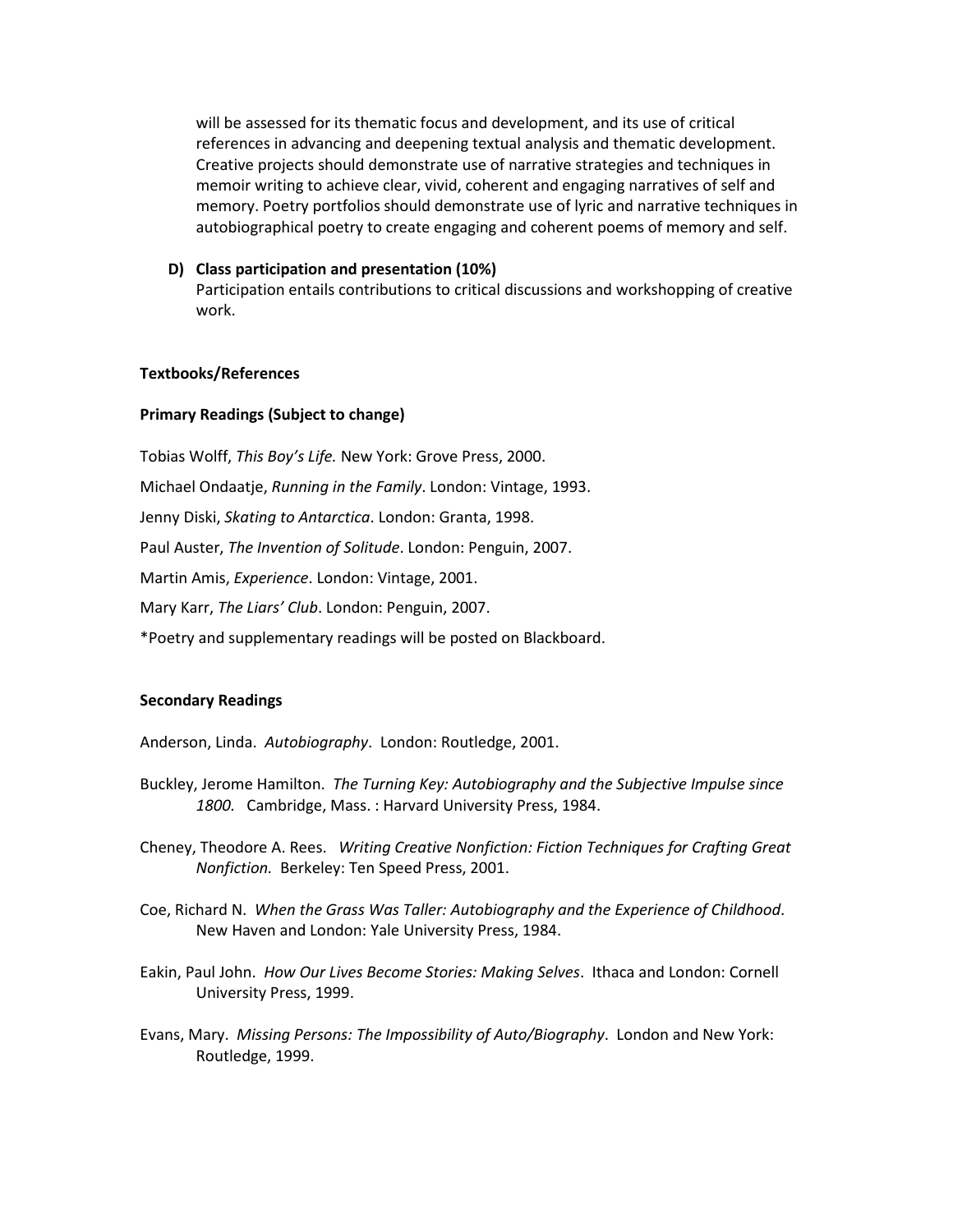- Forché, Carolyn, and Philip Gerard (eds). *Writing Creative Nonfiction: Instruction and Insight.*  Cincinnati: Story Press, 2001.
- Goodwin, James. *Autobiography: The Self Made Text*. NY: Twayne, 1993.
- Heilbrun, Carolyn G. *Writing a Woman's Life*. London: Women's Press, 1989.
- Jay, Paul. *Being in the Text : Self-representation from Wordsworth to Roland Barthes*. Ithaca, N.Y. : Cornell University Press, 1984.
- Marcus, Laura. *Auto/Biographical Discourses: Theory, Criticism, Practice*. Manchester: Manchester University Press, 1994.
- McCooey, David. *Artful Histories: Modern Australian Autobiography*. Cambridge: Cambridge University Press, 1996.
- Miller, Patti. *Writing Your Life: A Journey of Discovery*. Crows Nest: Allen & Unwin, 2001.
- Olney, James (ed.). *Autobiography, Essays Theoretical and Critical*. Princeton: Princeton University Press, 1980.
- Olney, James. *Metaphors of the Self: The Meaning of Autobiography*. Princeton: Princeton University Press, 1972.
- Pilling, John. *Autobiography and Imagination: Studies in Self-Scrutiny*. London and Boston: Routledge and Kegan Paul, 1981.
- Sontag, Kate. *After Confession: Poetry As Autobiography*. Port Townsend, Washington: Graywolf Press, 2001.
- Spengemann, William C. *The Forms of Autobiography: Episodes in the History of a Literary Genre*. New Haven: Yale University Press, 1980.
- Steele, Peter. *The Autobiographical Passion: Studies in the Self on Show*. Carlton: Melbourne University Press, 1989.
- Sturrock, John. *The Language of Autobiography: Studies in the First Person Singular*. Cambridge: Cambridge University Press, 1993.
- Zinsser, William. *On Writing Well: The Classic Guide to Writing Nonfiction.* NY: Quill, 2001.
- Zinsser, William (ed). *Inventing the Truth: The Art and Craft of Memoir*. Boston : Houghton Mifflin, 1998.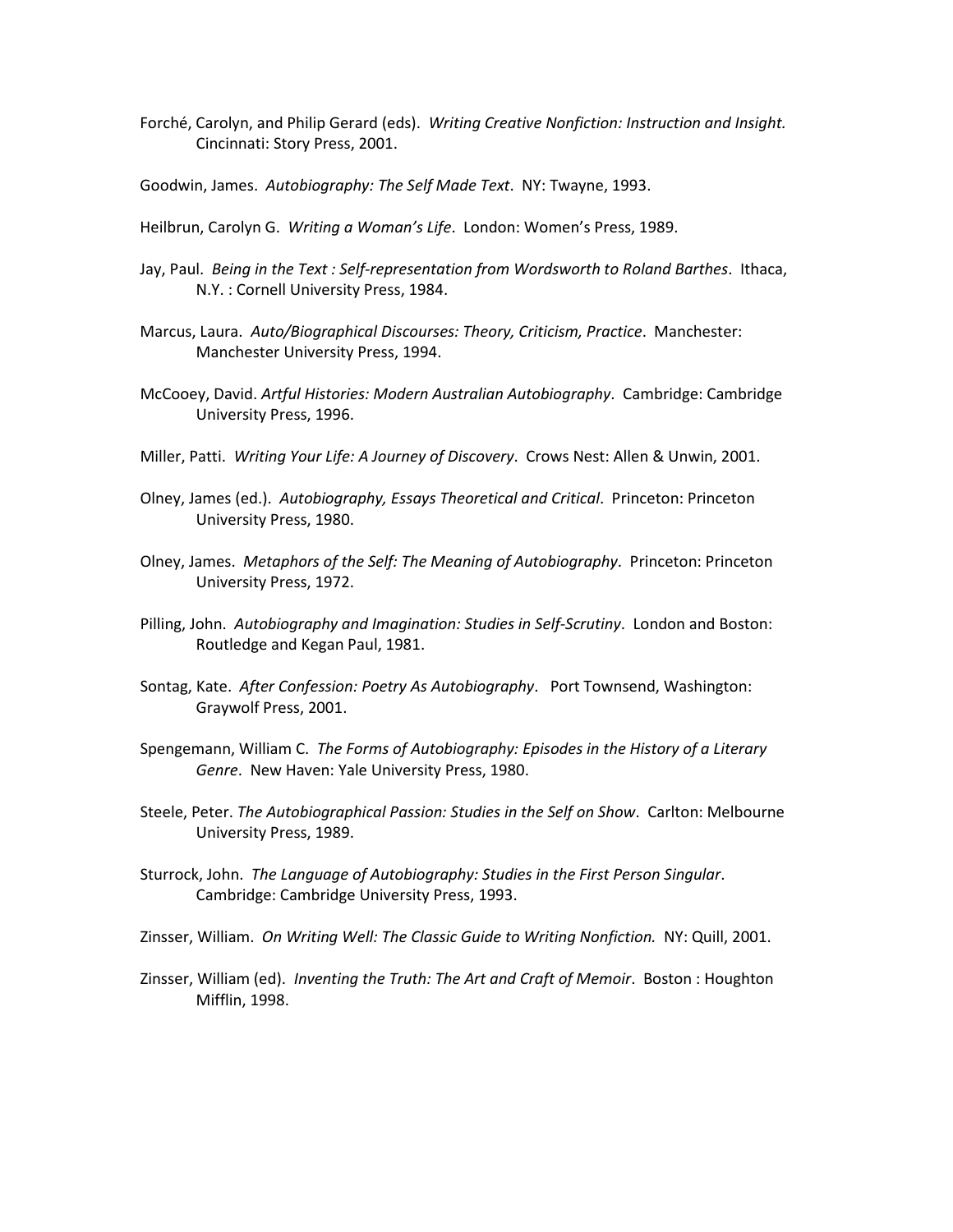# **HSS English Division: Definition and Penalties for Plagiarism**

## **Definition**

Plagiarism (from the Latin word for 'kidnapper') is the deliberate or accidental presentation of someone else's ideas or words as your own. This includes:

• The unacknowledged use of words, images, diagrams, graphs, or ideas derived from any source such as books, journals, magazines, the visual media, and the internet. Note: cutting and pasting words from the internet into your own essay, even if you reword them, is still plagiarism.

• Copying the work of a fellow student, having another student write one's assignments, or allowing another student to borrow one's work.

• Buying and/or copying essays, assignments, projects etc from the internet or any other source and handing them in as your own.

Please bear in mind that your lecturers know the subject and have read widely. They therefore can spot unreferenced quotations, and can tell the difference between university level writing and that of published scholars.

## **Penalties**

• If a first year student is caught plagiarizing, and it is the student's first offense, the student will have the opportunity to rewrite the paper with one grade reduction.

• After the first year of studies, it is expected that a student thoroughly understands the implications of plagiarism. Thus, after the first year, or if a student is caught plagiarizing a second time, the student will receive an F for the assignment.

# **Why plagiarism is academically dishonest**

• The unacknowledged borrowing of another's work is theft.

• Independent and creative thinking, as well as intellectual responsibility, are fundamental to a humanities education, and cannot be developed if one simply borrows the work of another.

#### **How to avoid academic dishonesty**

# *Plagiarism*

• If you use an author's exact words, you must put them in quotation marks. If you paraphrase another's ideas, you again must indicate the source to your reader.

- Facts and statistics that are not "common knowledge" must be referenced.
- Be sure to use the method of citation recommended by your professor.